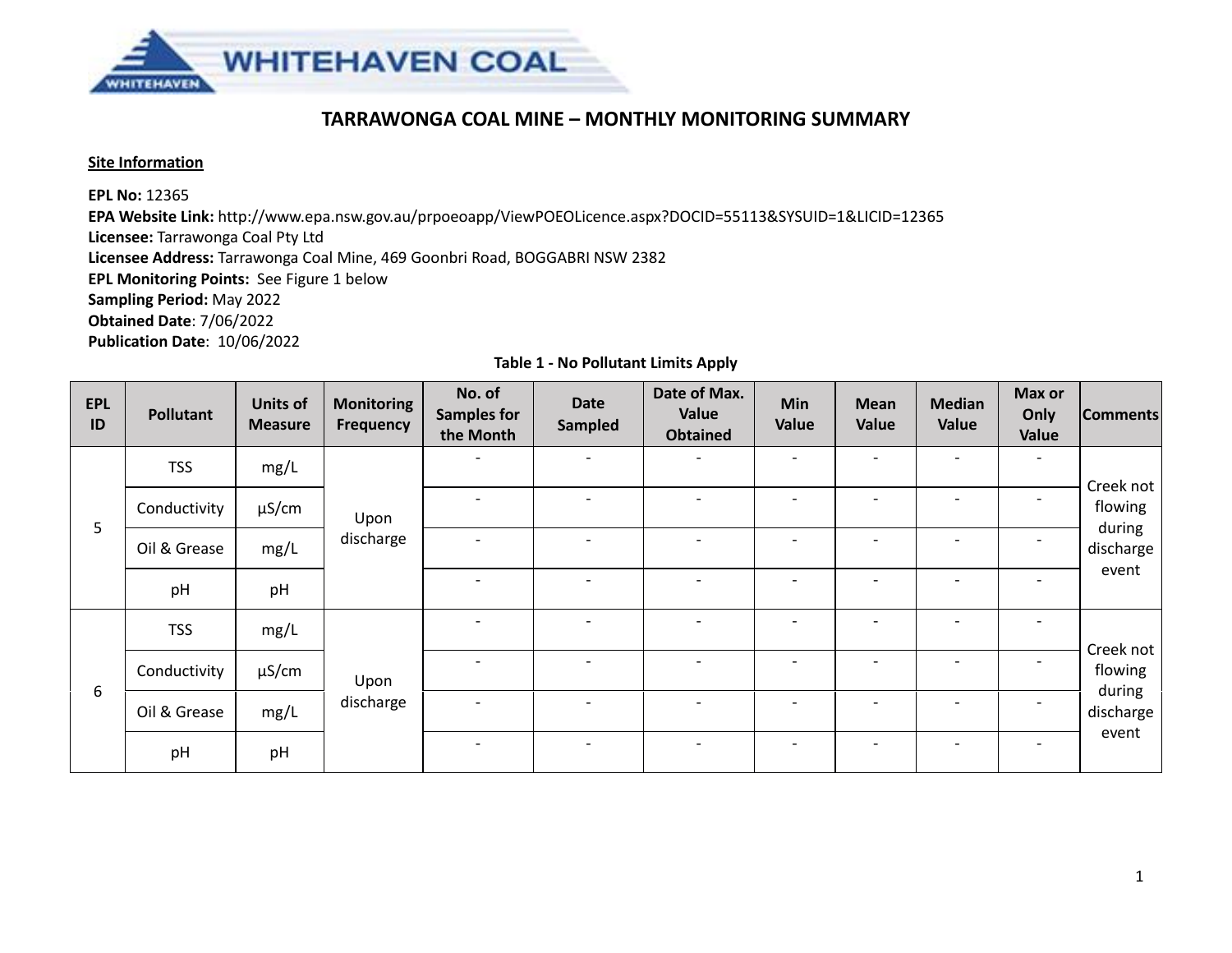## **Table 2 - Pollutant Limits Apply**

| <b>EPL</b><br>ID | <b>Pollutant</b> | <b>Units of</b><br><b>Measure</b> | <b>Monitoring</b><br><b>Frequency</b> | No. of<br><b>Samples for</b><br>the Month | <b>Date</b><br>Sampled   | Date of<br><b>Max. Value</b><br><b>Obtained</b> | <b>Min</b><br>Value      | <b>Max</b><br>or<br>Only<br>Value | <b>100%ile</b><br>Limit  | <b>Exceed</b><br>-ance<br>(Yes/<br>No) | Comment/s                     |
|------------------|------------------|-----------------------------------|---------------------------------------|-------------------------------------------|--------------------------|-------------------------------------------------|--------------------------|-----------------------------------|--------------------------|----------------------------------------|-------------------------------|
|                  | <b>TSS</b>       | mg/L                              |                                       | $\mathbf 1$                               | 4/05                     | 4/05                                            | $\overline{\phantom{a}}$ | 48                                | 50                       | No                                     |                               |
|                  | Conductivity     | $\mu$ S/cm                        | Upon                                  | $\mathbf{1}$                              | 4/05                     | 4/05                                            | $\overline{\phantom{a}}$ | 435                               | <b>NA</b>                | <b>NA</b>                              |                               |
| $\mathbf{1}$     | Oil & Grease     | mg/L                              | discharge                             | $\mathbf 1$                               | 4/05                     | 4/05                                            | $\overline{\phantom{a}}$ | $<$ 5                             | $10\,$                   | No                                     |                               |
|                  | pH               | pH                                |                                       | $\mathbf{1}$                              | 4/05                     | 4/05                                            | $\overline{\phantom{a}}$ | 7.64                              | $6.5 - 8.5$              | <b>No</b>                              |                               |
|                  | <b>TSS</b>       | mg/L                              | Upon<br>discharge                     | $\overline{2}$                            | 13/05, 27/05             | 13/05                                           | 14                       | 54                                | 50                       | <b>No</b>                              | Sample<br>taken after         |
|                  | Conductivity     | $\mu$ S/cm                        |                                       | $\overline{2}$                            | 13/05, 27/05             | 13/05                                           | 240                      | 260                               | <b>NA</b>                | <b>NA</b>                              | approx.<br>40.6mm of          |
| $\overline{2}$   | Oil & Grease     | mg/L                              |                                       | $\overline{2}$                            | 13/05, 27/05             | 13/05                                           | < 5                      | < 5                               | 10                       | <b>No</b>                              | rain, there-<br>for limit for |
|                  | pH<br>pH         |                                   | $\overline{2}$                        | 13/05, 27/05                              | 13/05                    | 7.55                                            | 7.9                      | $6.5 - 8.5$                       | <b>No</b>                | TSS does<br>not apply                  |                               |
|                  | <b>TSS</b>       | mg/L                              |                                       | $\overline{\phantom{a}}$                  | $\overline{\phantom{a}}$ | $\overline{\phantom{a}}$                        | $\overline{\phantom{a}}$ | $\overline{\phantom{a}}$          | $\blacksquare$           | $\overline{\phantom{a}}$               |                               |
|                  | Conductivity     | $\mu$ S/cm                        | Upon                                  | $\overline{\phantom{a}}$                  | $\overline{\phantom{a}}$ | $\overline{\phantom{a}}$                        | $\overline{\phantom{a}}$ | $\overline{\phantom{a}}$          | $\overline{\phantom{a}}$ | $\overline{\phantom{a}}$               |                               |
| 3                | Oil & Grease     | mg/L                              | discharge                             | $\blacksquare$                            | $\overline{\phantom{a}}$ | $\overline{\phantom{a}}$                        | $\overline{\phantom{a}}$ | $\overline{\phantom{a}}$          | $\overline{\phantom{a}}$ | $\overline{\phantom{a}}$               |                               |
|                  | pH               | pH                                |                                       | $\frac{1}{2}$                             | $\blacksquare$           | $\overline{a}$                                  | $\blacksquare$           | $\overline{\phantom{a}}$          | $\blacksquare$           | $\blacksquare$                         |                               |
|                  | <b>TSS</b>       | mg/L                              |                                       | $\overline{\phantom{m}}$                  | $\overline{\phantom{a}}$ |                                                 | $\blacksquare$           | $\blacksquare$                    | $\overline{\phantom{a}}$ | $\overline{\phantom{a}}$               |                               |
| 24               | Conductivity     | $\mu$ S/cm                        | Upon<br>discharge                     |                                           | $\blacksquare$           | $\blacksquare$                                  | $\overline{\phantom{a}}$ | $\overline{\phantom{a}}$          | $\overline{\phantom{a}}$ | $\overline{\phantom{a}}$               |                               |
|                  | Oil & Grease     | mg/L                              |                                       |                                           |                          |                                                 | $\overline{\phantom{a}}$ | $\overline{\phantom{a}}$          | $\overline{a}$           |                                        |                               |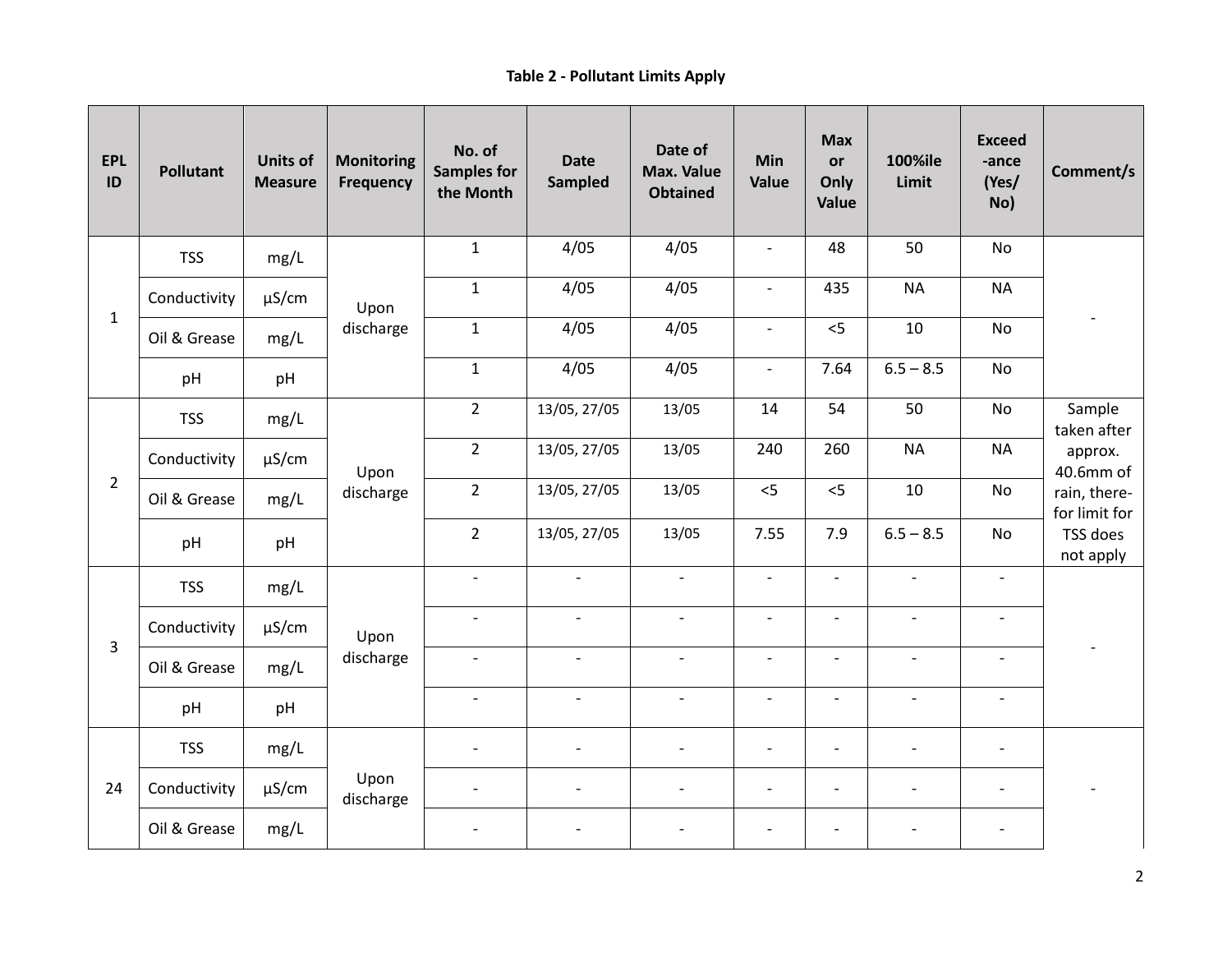| <b>EPL</b><br>ID | <b>Pollutant</b> | <b>Units of</b><br><b>Measure</b> | <b>Monitoring</b><br><b>Frequency</b> | No. of<br><b>Samples for</b><br>the Month | <b>Date</b><br><b>Sampled</b> | Date of<br><b>Max. Value</b><br><b>Obtained</b> | <b>Min</b><br>Value          | <b>Max</b><br><b>or</b><br>Only<br>Value | <b>100%ile</b><br>Limit  | <b>Exceed</b><br>-ance<br>(Yes/<br>No) | Comment/s |
|------------------|------------------|-----------------------------------|---------------------------------------|-------------------------------------------|-------------------------------|-------------------------------------------------|------------------------------|------------------------------------------|--------------------------|----------------------------------------|-----------|
|                  | pH               | pH                                |                                       | $\overline{\phantom{a}}$                  | $\overline{\phantom{a}}$      | $\overline{\phantom{0}}$                        | $\blacksquare$               | $\overline{\phantom{a}}$                 | $\overline{\phantom{a}}$ | $\overline{\phantom{a}}$               |           |
|                  | <b>TSS</b>       | mg/L                              | Upon<br>discharge                     | $\overline{\phantom{a}}$                  | $\overline{\phantom{a}}$      | $\overline{\phantom{a}}$                        | $\overline{\phantom{a}}$     | $\overline{\phantom{a}}$                 | $\overline{\phantom{a}}$ | $\overline{\phantom{a}}$               |           |
|                  | Conductivity     | μS/cm                             |                                       | $\overline{\phantom{a}}$                  | $\overline{\phantom{a}}$      | $\overline{\phantom{a}}$                        | $\blacksquare$               | $\overline{\phantom{0}}$                 | $\overline{\phantom{a}}$ | $\overline{\phantom{a}}$               |           |
| 26               | Oil & Grease     | mg/L                              |                                       | $\blacksquare$                            | $\overline{\phantom{a}}$      | $\overline{\phantom{0}}$                        | $\overline{\phantom{a}}$     | $\overline{a}$                           | $\overline{\phantom{a}}$ | $\overline{\phantom{a}}$               |           |
|                  | pH               | pH                                |                                       | $\overline{\phantom{a}}$                  | $\overline{\phantom{a}}$      | $\overline{\phantom{a}}$                        | $\overline{\phantom{a}}$     | $\qquad \qquad \blacksquare$             | $\overline{\phantom{a}}$ | $\overline{\phantom{a}}$               |           |
|                  | <b>TSS</b>       | mg/L                              | Upon<br>discharge                     | $\overline{\phantom{a}}$                  | $\overline{\phantom{a}}$      | $\overline{\phantom{a}}$                        | $\overline{\phantom{a}}$     | $\overline{\phantom{a}}$                 | $\overline{\phantom{a}}$ | $\overline{\phantom{a}}$               |           |
|                  | Conductivity     | µS/cm                             |                                       | $\blacksquare$                            | $\overline{\phantom{a}}$      | $\blacksquare$                                  | $\overline{\phantom{0}}$     | $\overline{a}$                           | $\overline{\phantom{a}}$ | $\overline{\phantom{a}}$               |           |
| 27               | Oil & Grease     | mg/L                              |                                       | $\overline{\phantom{a}}$                  | $\overline{\phantom{a}}$      | $\overline{\phantom{a}}$                        | $\qquad \qquad \blacksquare$ | $\overline{\phantom{a}}$                 | $\overline{\phantom{a}}$ | $\overline{\phantom{a}}$               |           |
|                  | pH               | pH                                |                                       | $\overline{\phantom{a}}$                  | $\overline{\phantom{a}}$      | $\overline{\phantom{a}}$                        | $\overline{\phantom{a}}$     | $\overline{\phantom{a}}$                 | $\overline{\phantom{a}}$ | $\overline{\phantom{a}}$               |           |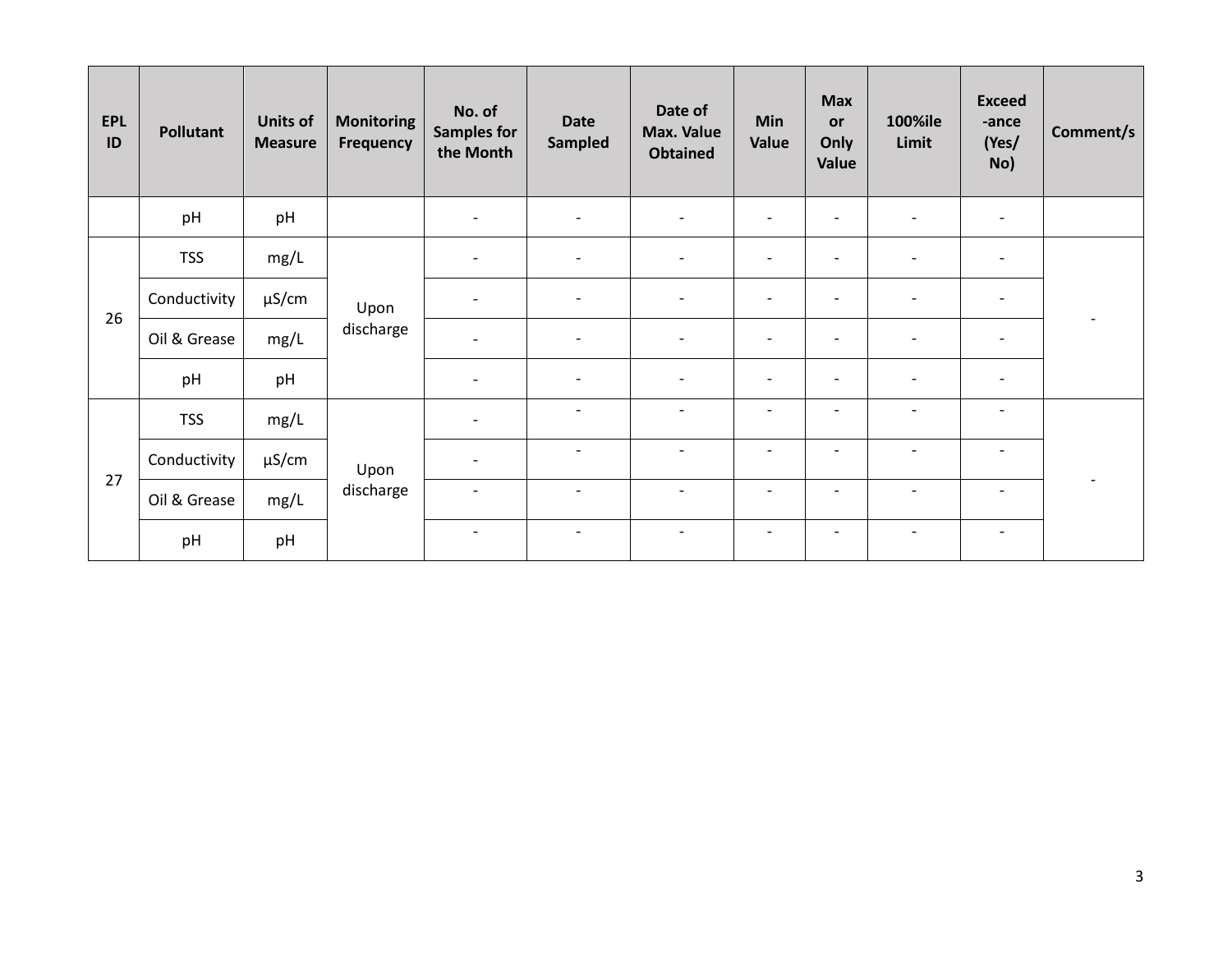| <b>EPL</b><br>ID | <b>Pollutant</b>               | <b>Units of</b><br><b>Measure</b> | <b>Monitoring</b><br><b>Frequency</b> | <b>No. of Samples</b><br>for the Period | <b>Date</b><br>Sampled                                                           | Date of<br><b>Max. Value</b><br><b>Obtained</b> | Min<br>Value             | <b>Mean</b><br>Value     | <b>Median</b><br>Value   | Max or<br>Only<br>Value |  |  |
|------------------|--------------------------------|-----------------------------------|---------------------------------------|-----------------------------------------|----------------------------------------------------------------------------------|-------------------------------------------------|--------------------------|--------------------------|--------------------------|-------------------------|--|--|
|                  | Conductivity                   | $\mu$ S/cm                        |                                       | $\overline{\phantom{a}}$                | $\blacksquare$                                                                   |                                                 |                          |                          | $\overline{\phantom{a}}$ |                         |  |  |
|                  | Lead                           | mg/L                              | 6 monthly $-$                         | $\overline{\phantom{0}}$                | $\overline{\phantom{a}}$                                                         | $\blacksquare$                                  | $\overline{\phantom{a}}$ | $\overline{\phantom{a}}$ | $\overline{\phantom{a}}$ |                         |  |  |
| 9                | pH                             | pH                                | (Mar-Sep)                             | $\overline{\phantom{0}}$                | $\overline{\phantom{a}}$                                                         | $\overline{\phantom{a}}$                        |                          |                          | $\overline{\phantom{a}}$ |                         |  |  |
|                  | <b>Standing Water</b><br>Level | metres                            |                                       | $\overline{\phantom{0}}$                | $\blacksquare$                                                                   |                                                 |                          |                          | $\overline{\phantom{a}}$ |                         |  |  |
|                  | Conductivity                   | $\mu$ S/cm                        |                                       | $\overline{\phantom{0}}$                | $\blacksquare$                                                                   |                                                 |                          |                          | $\overline{\phantom{a}}$ |                         |  |  |
|                  | Lead                           | mg/L                              | 6 monthly $-$<br>(Mar-Sep)            | $\overline{\phantom{0}}$                | $\overline{\phantom{a}}$                                                         | $\overline{\phantom{a}}$                        | $\overline{\phantom{a}}$ | $\blacksquare$           | $\overline{\phantom{a}}$ |                         |  |  |
| 10               | pH                             | pH                                |                                       | $\overline{\phantom{a}}$                | $\overline{\phantom{a}}$                                                         | $\overline{\phantom{a}}$                        | $\overline{\phantom{a}}$ | $\blacksquare$           | $\overline{\phantom{a}}$ |                         |  |  |
|                  | <b>Standing Water</b><br>Level | metres                            |                                       | $\overline{\phantom{a}}$                | $\overline{\phantom{a}}$                                                         | $\overline{\phantom{a}}$                        | $\overline{\phantom{a}}$ | $\overline{\phantom{a}}$ | $\overline{\phantom{a}}$ |                         |  |  |
|                  | Conductivity                   | µS/cm                             |                                       | $\overline{\phantom{0}}$                | $\overline{\phantom{a}}$                                                         | $\overline{\phantom{a}}$                        |                          | $\blacksquare$           | $\blacksquare$           |                         |  |  |
| 12               | Lead                           | mg/L                              | 6 monthly $-$<br>(Mar-Sep)            | $\overline{\phantom{0}}$                | $\overline{\phantom{a}}$                                                         |                                                 |                          |                          | $\overline{\phantom{a}}$ |                         |  |  |
|                  | pH                             | pH                                |                                       | $\overline{\phantom{0}}$                | $\blacksquare$                                                                   | $\blacksquare$                                  |                          |                          | $\overline{\phantom{a}}$ |                         |  |  |
|                  | <b>Standing Water</b><br>Level | metres                            |                                       | $\overline{\phantom{a}}$                | $\overline{\phantom{a}}$                                                         | $\overline{\phantom{0}}$                        |                          | $\overline{\phantom{a}}$ | $\overline{\phantom{a}}$ |                         |  |  |
|                  | Conductivity                   | $\mu$ S/cm                        | Quarterly -                           |                                         |                                                                                  |                                                 |                          |                          |                          |                         |  |  |
| 13               | Oil & Grease                   | mg/L                              | (Feb, May, Aug,                       |                                         |                                                                                  |                                                 |                          |                          |                          |                         |  |  |
|                  | pH                             | pH                                | Nov)                                  |                                         | Void sample will be done in June 2022, and results will be submitted accordingly |                                                 |                          |                          |                          |                         |  |  |
|                  | <b>TSS</b>                     | mg/L                              |                                       |                                         |                                                                                  |                                                 |                          |                          |                          |                         |  |  |

**Table 3 – Monitoring (Quarterly & 6 Monthly – No Limits apply)**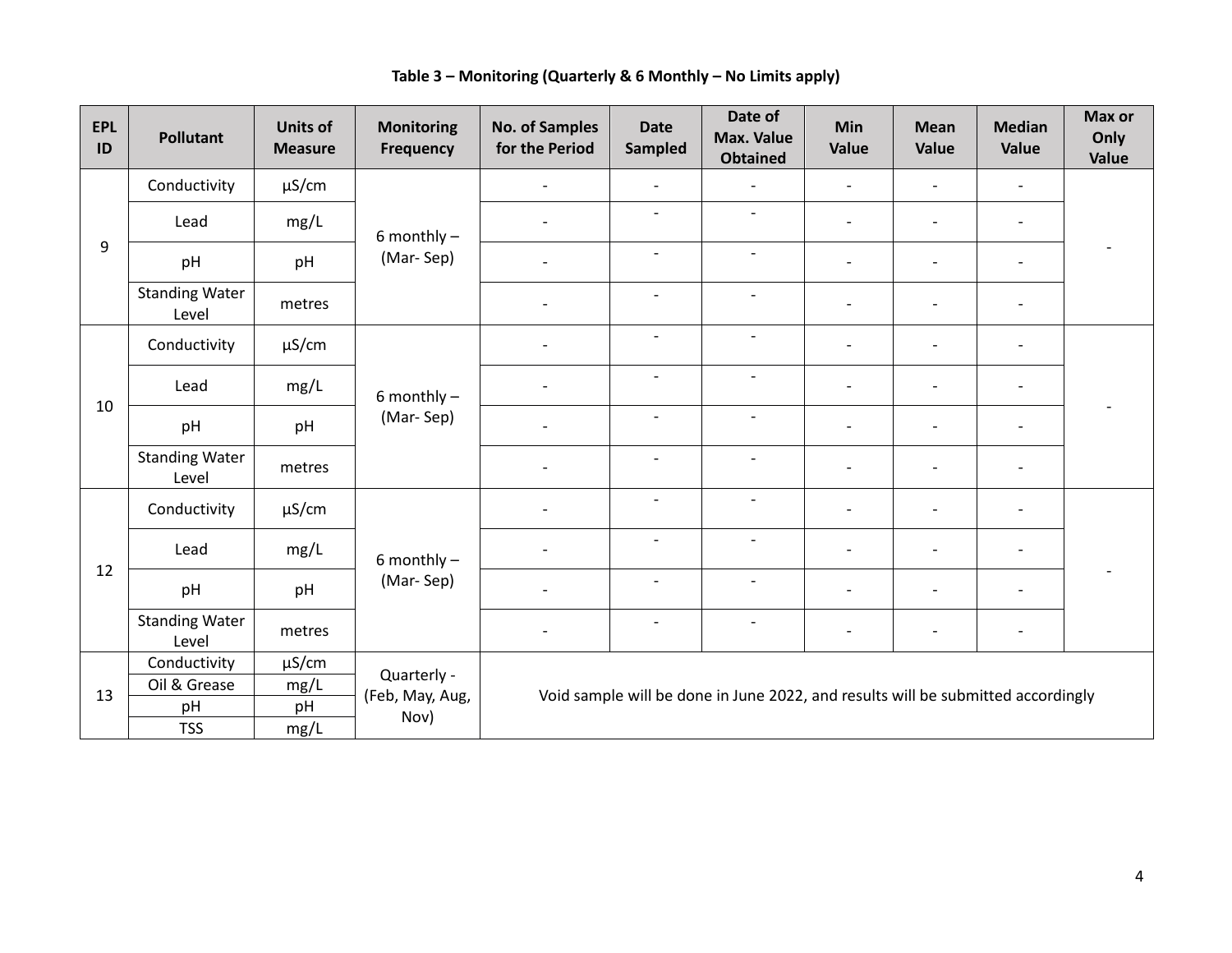### **Table 4 – Quarterly Attended Noise Monitoring**

(Noise Limits Apply -35dB LAeq(15min) -Day, Evening and Night;45dB LA1(1min) -Night )

*No Noise Monitoring data reported for May*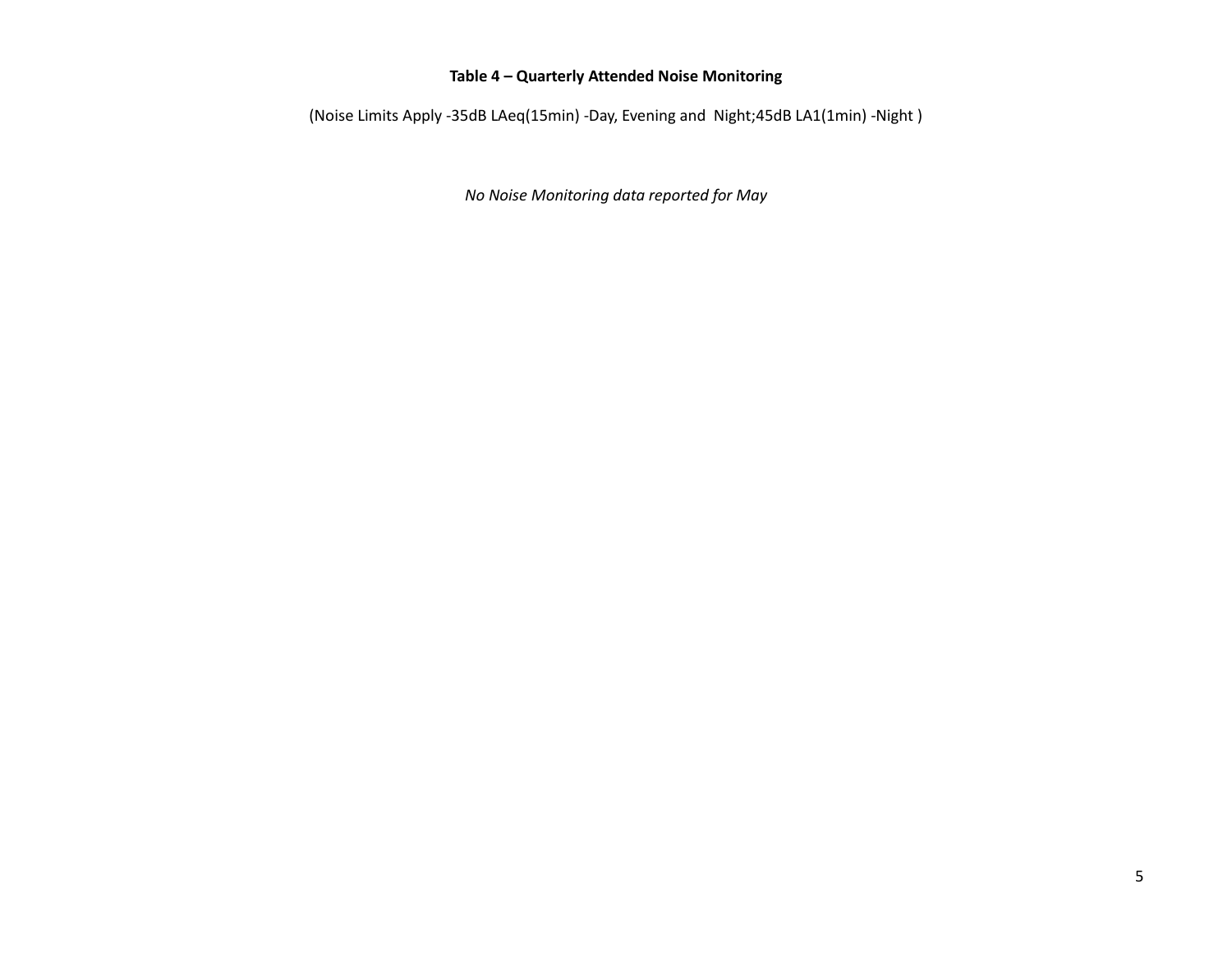## **Table 5 – Monthly Monitoring (Blasts – Limits Apply)**

| Location  | <b>Parameter</b>       | <b>Units of Measure</b> | <b>Frequency</b>   | No. of Blasts for<br>the Month | Average<br>Value | Max Value | <b>100%ile</b><br>Limit | (Potential)<br>Non-<br>compliance<br>/breach | Date of Max.<br>Value<br><b>Obtained</b> |
|-----------|------------------------|-------------------------|--------------------|--------------------------------|------------------|-----------|-------------------------|----------------------------------------------|------------------------------------------|
| Coomalgah | <b>Blast Noise</b>     | dB (Lin Peak)           | <b>Every Blast</b> | 10                             | 91.31            | 100.50    | 120                     | <b>Nil</b>                                   | 30/05/2022                               |
| (TB2)     | <b>Blast Vibration</b> | mm/s                    | <b>Every Blast</b> | 10                             | 0.53             | 2.41      | 10                      | <b>Nil</b>                                   | 30/05/2022                               |

## **Table 6- Monthly Monitoring (Dust PM10 – No Limits apply)**

| Location                                  | No. of samples required<br>by licence | Lowest sample value | Mean of sample | Highest sample value |  |
|-------------------------------------------|---------------------------------------|---------------------|----------------|----------------------|--|
| "Flixton" property* TEOM<br>$(\mu g/m^3)$ | Continuous                            | 0.09                | 9.86           | 65.5                 |  |

**\****Mine owned property – no limit apply*